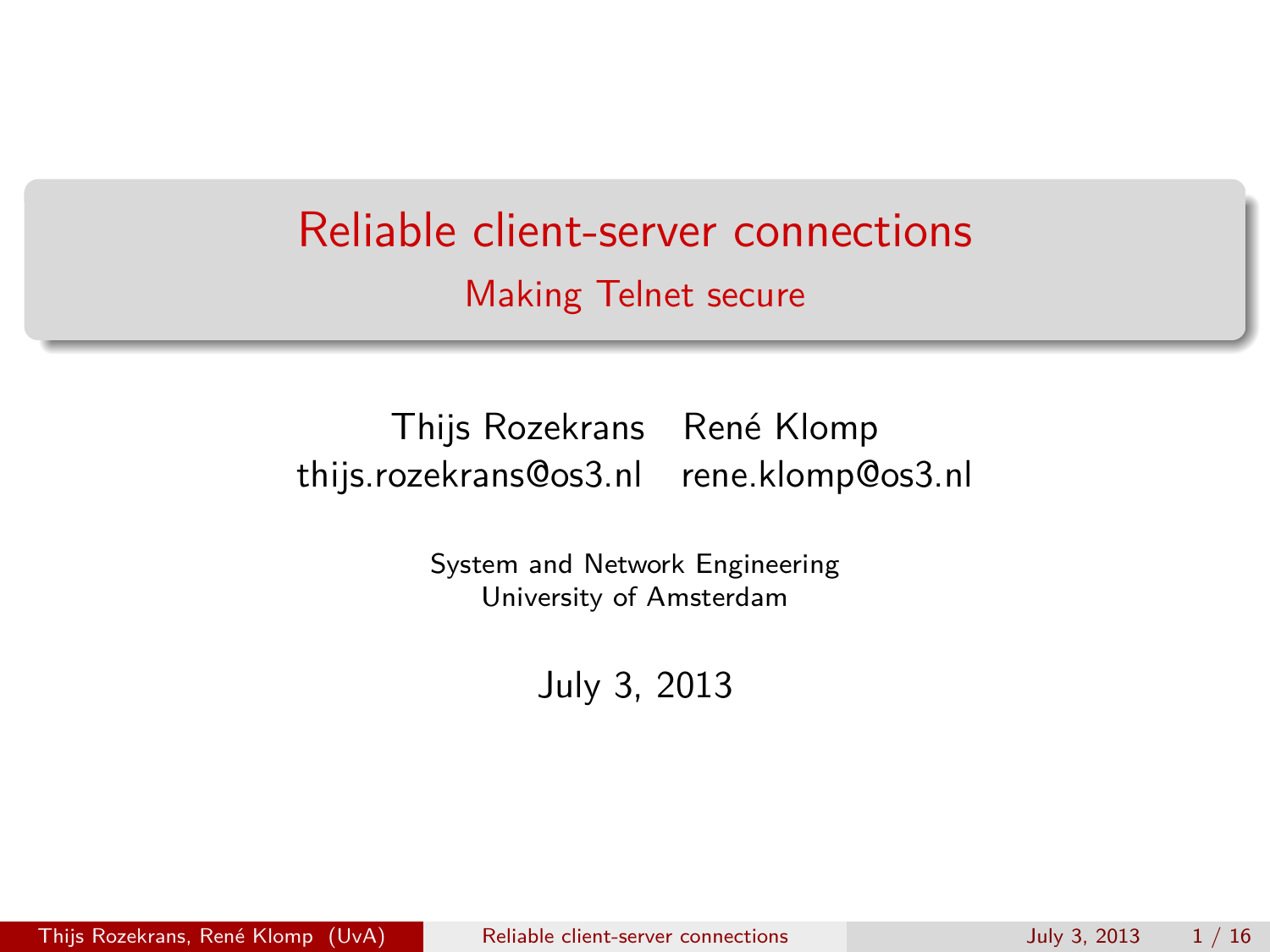- Authentication of both clients and servers
- Decentralised
- Based on TLS
- Proof of concept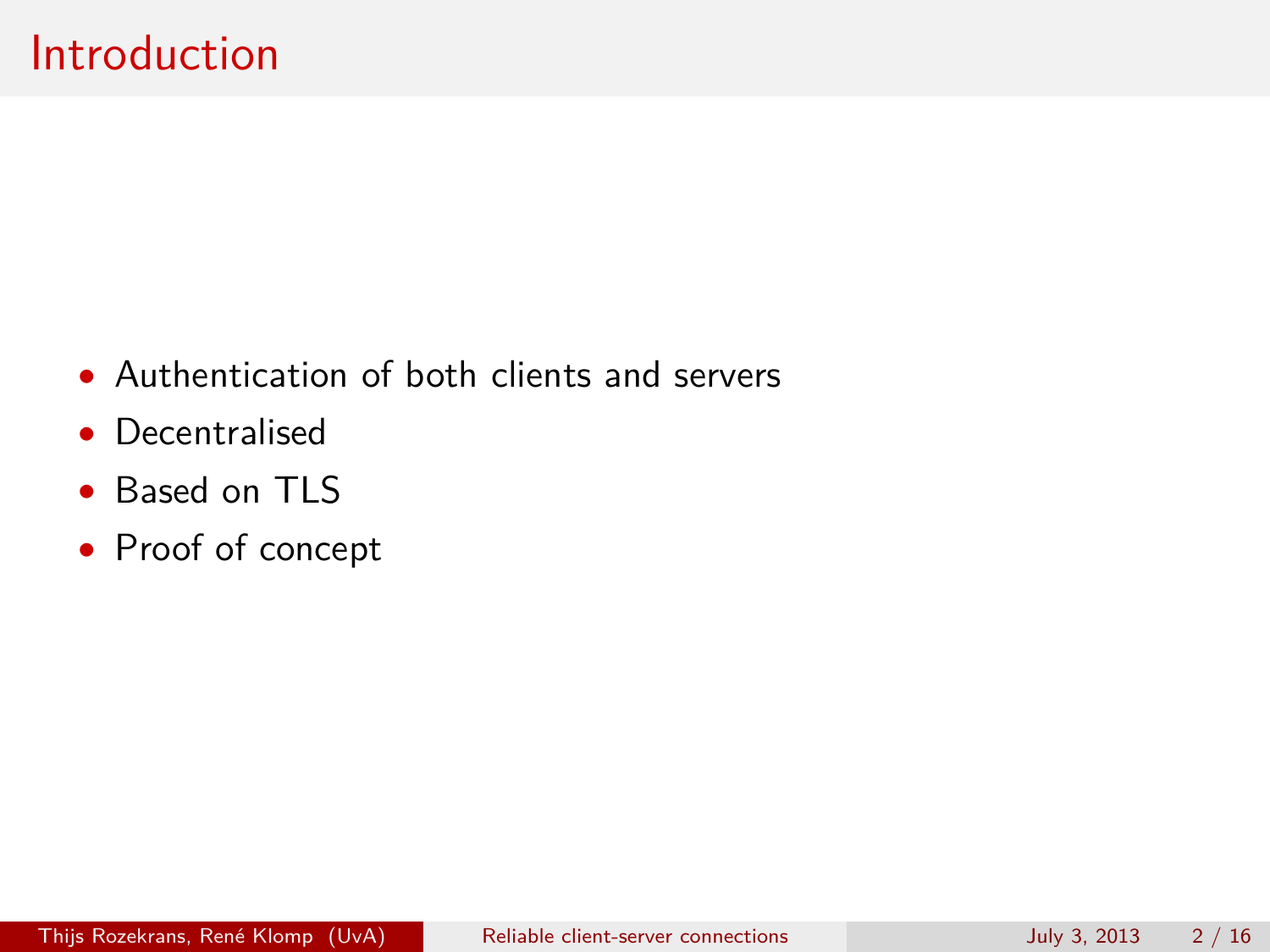How can current techniques be used to validate the identity of both client and server, using a TLS connection, in a decentralised way?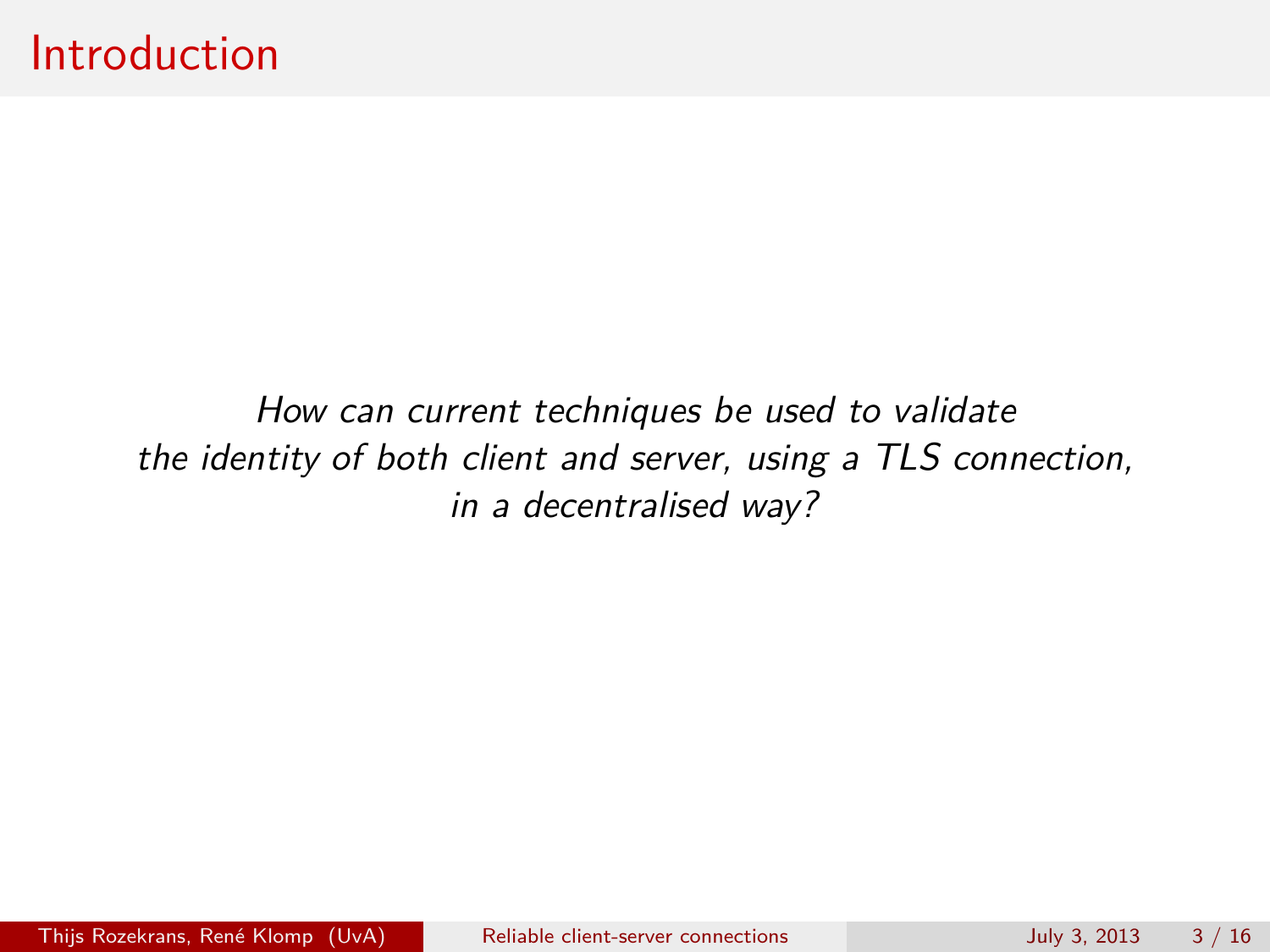- Increase usage of certificate by clients and servers
- Eliminate the need for certificate authorities
	- Diginotar debacle
	- Foreign governments
	- Centralized
- Techniques are available
- Currently no implementations exist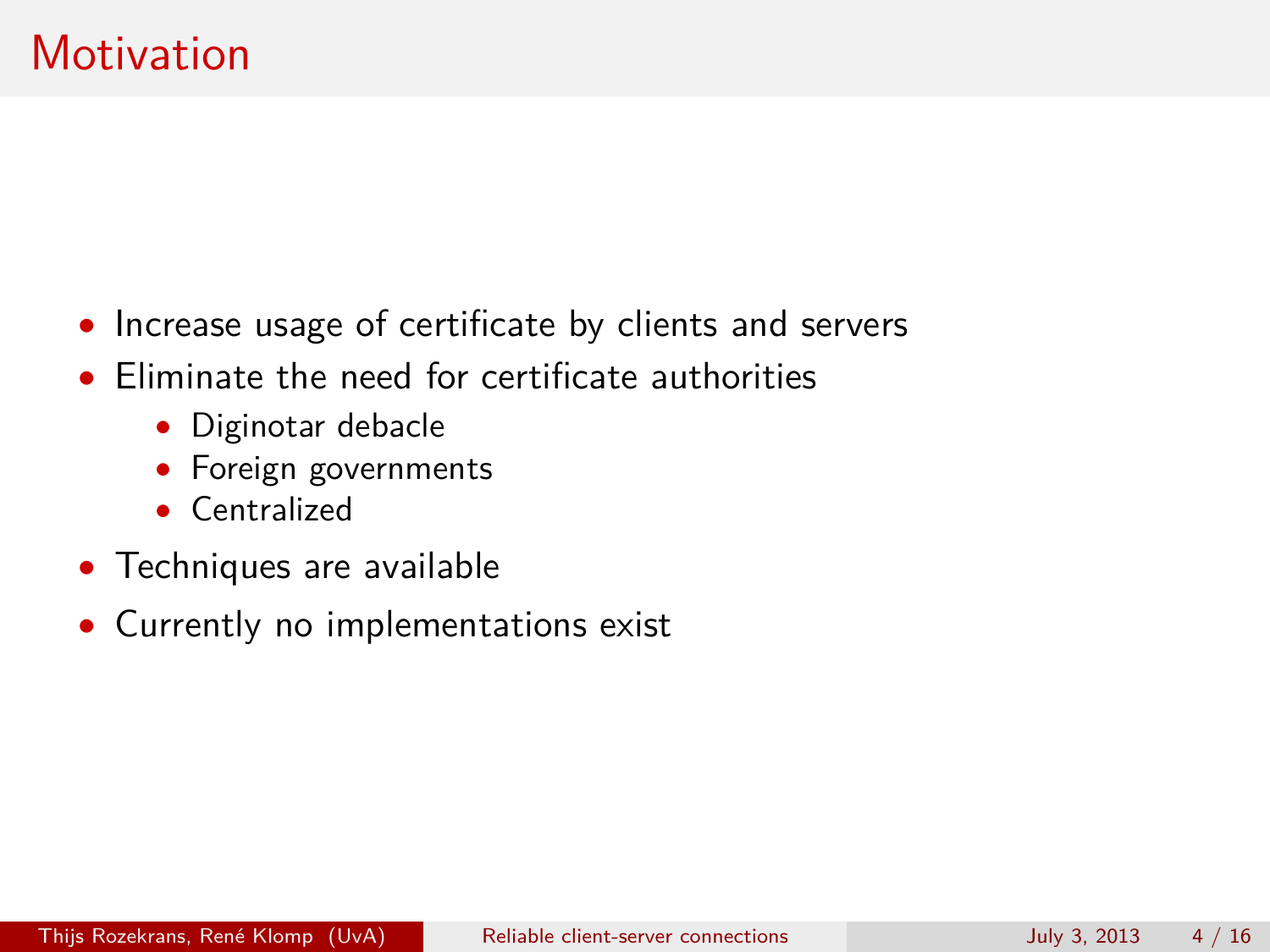- PGP or X.509 (CA's)
- Validating certificates
- Daemon or Library
- Programming language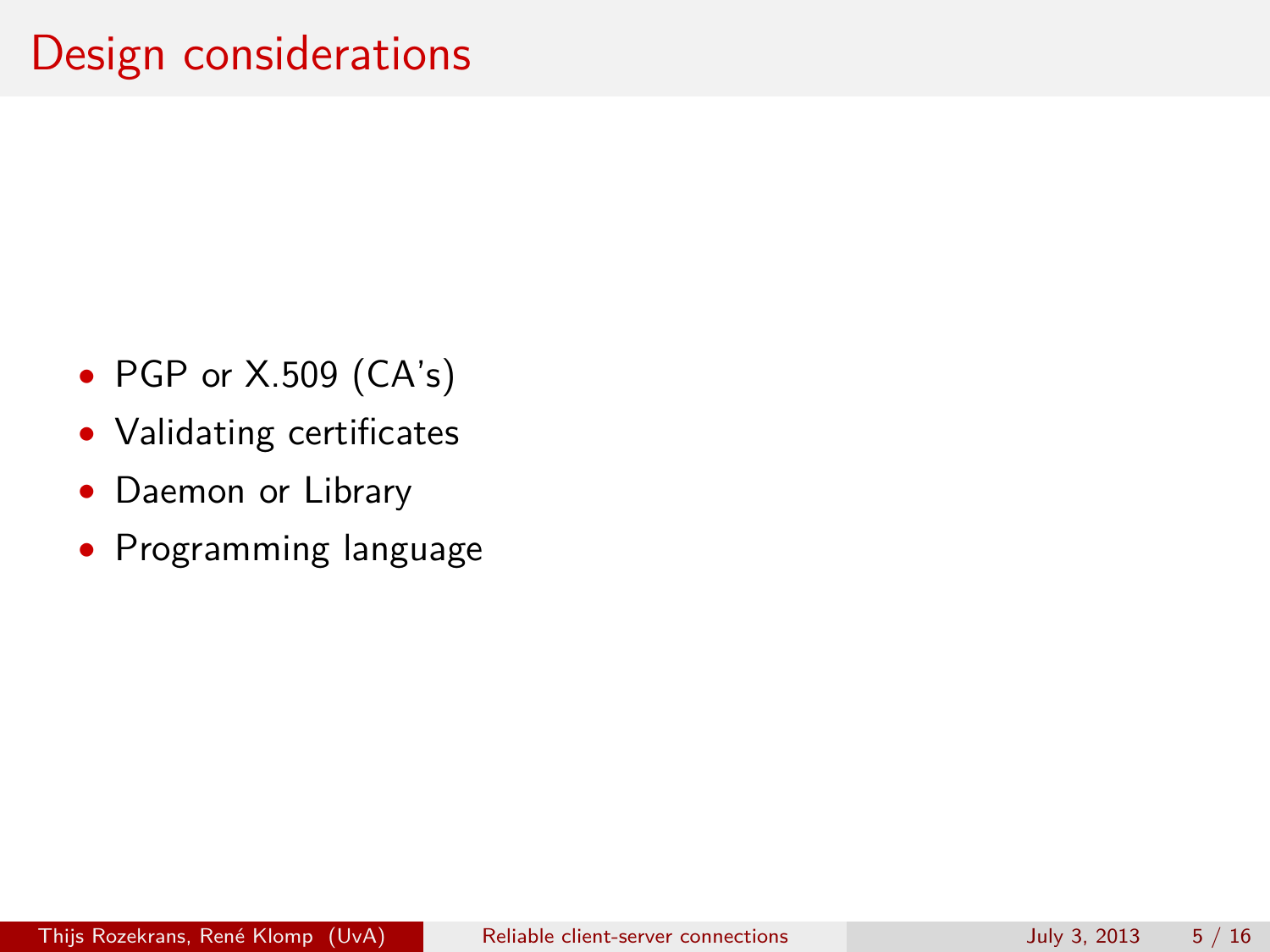- X.509
	- Widely adapted
	- Validation of certificate is done by CA
- PGP
	- Certificates are managed by users
	- Decentralized design (web-of-trust)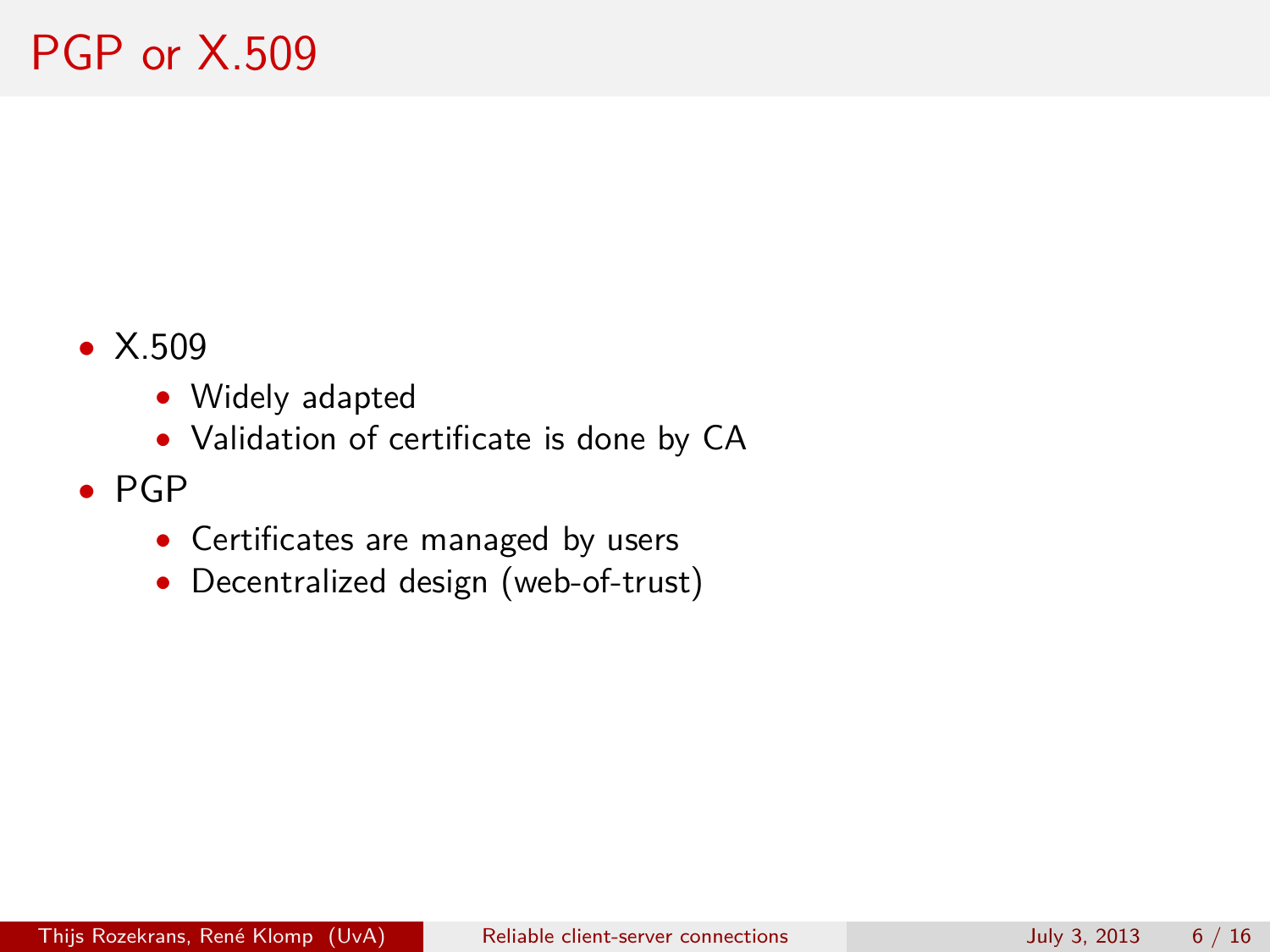# Validating certificates

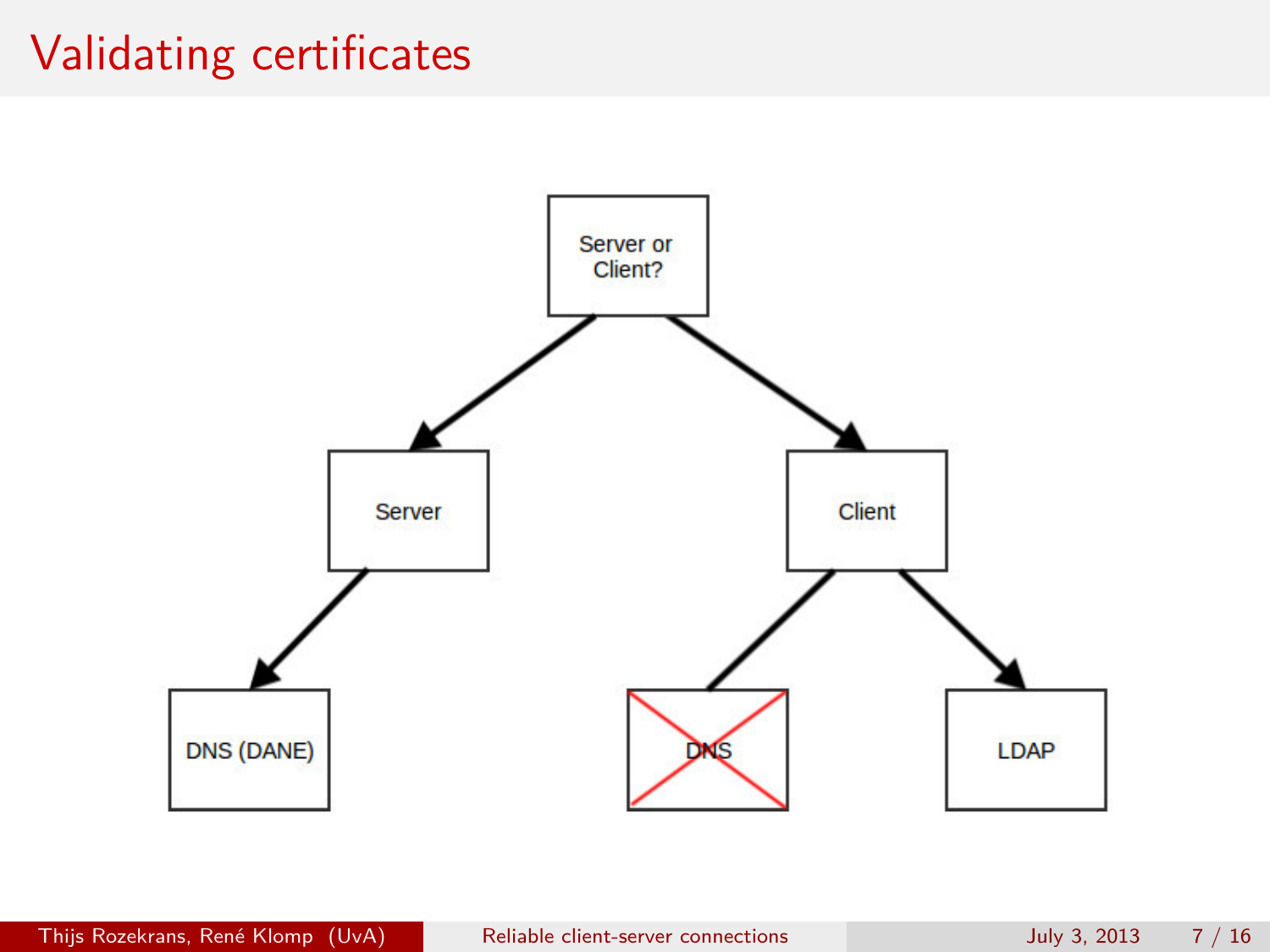# Daemon or Library

- Library
	- Existing GnuTLS library
- Daemon
	- Forwarding mechanism
	- Caching
	- Access to private keys
	- Multiple programming languages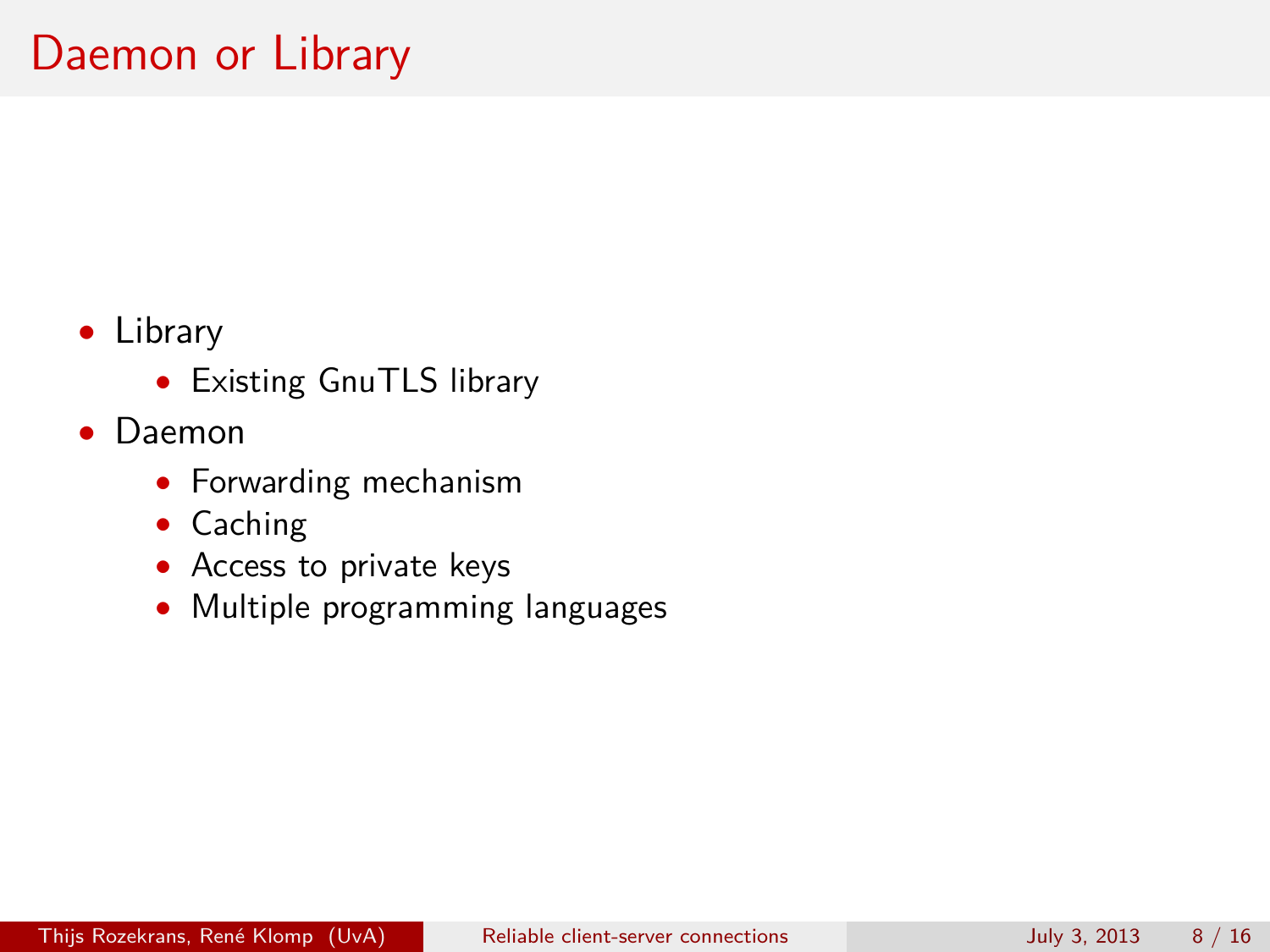# Programming Language

- Performance
- Future extension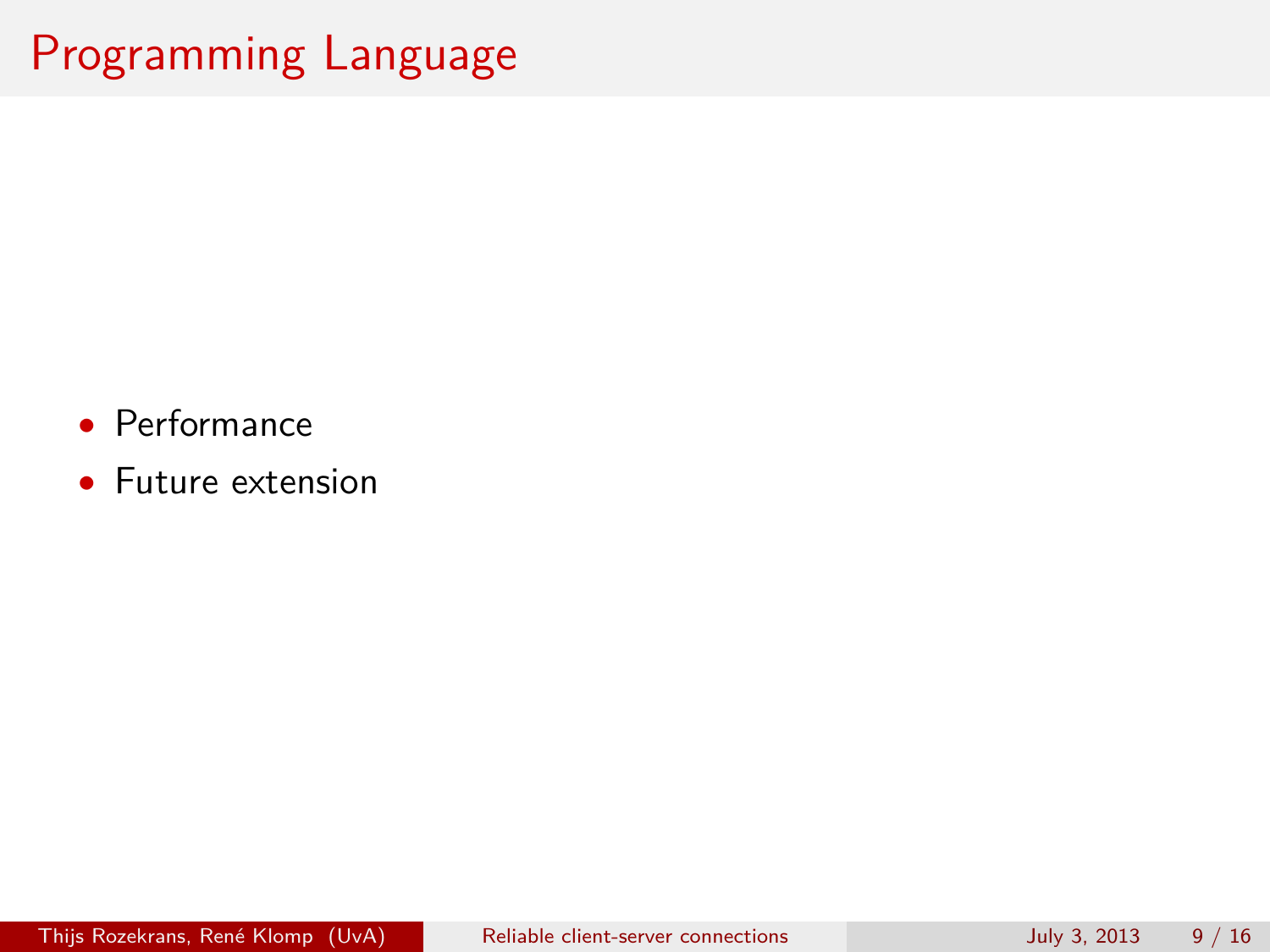- Daemon
- Python
- PyGnuTLS Library
- Pass file descriptor of existing connection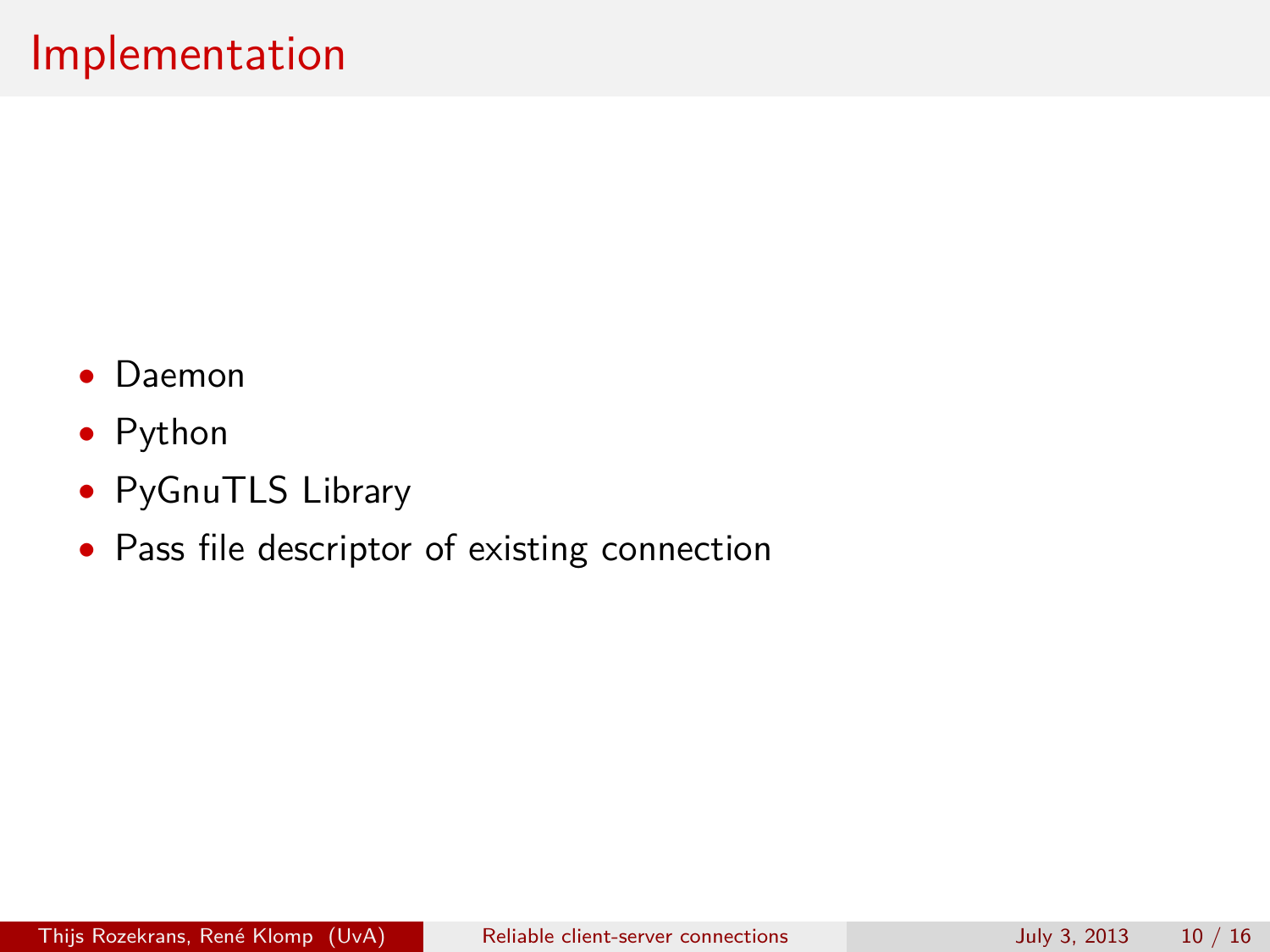### Implementation

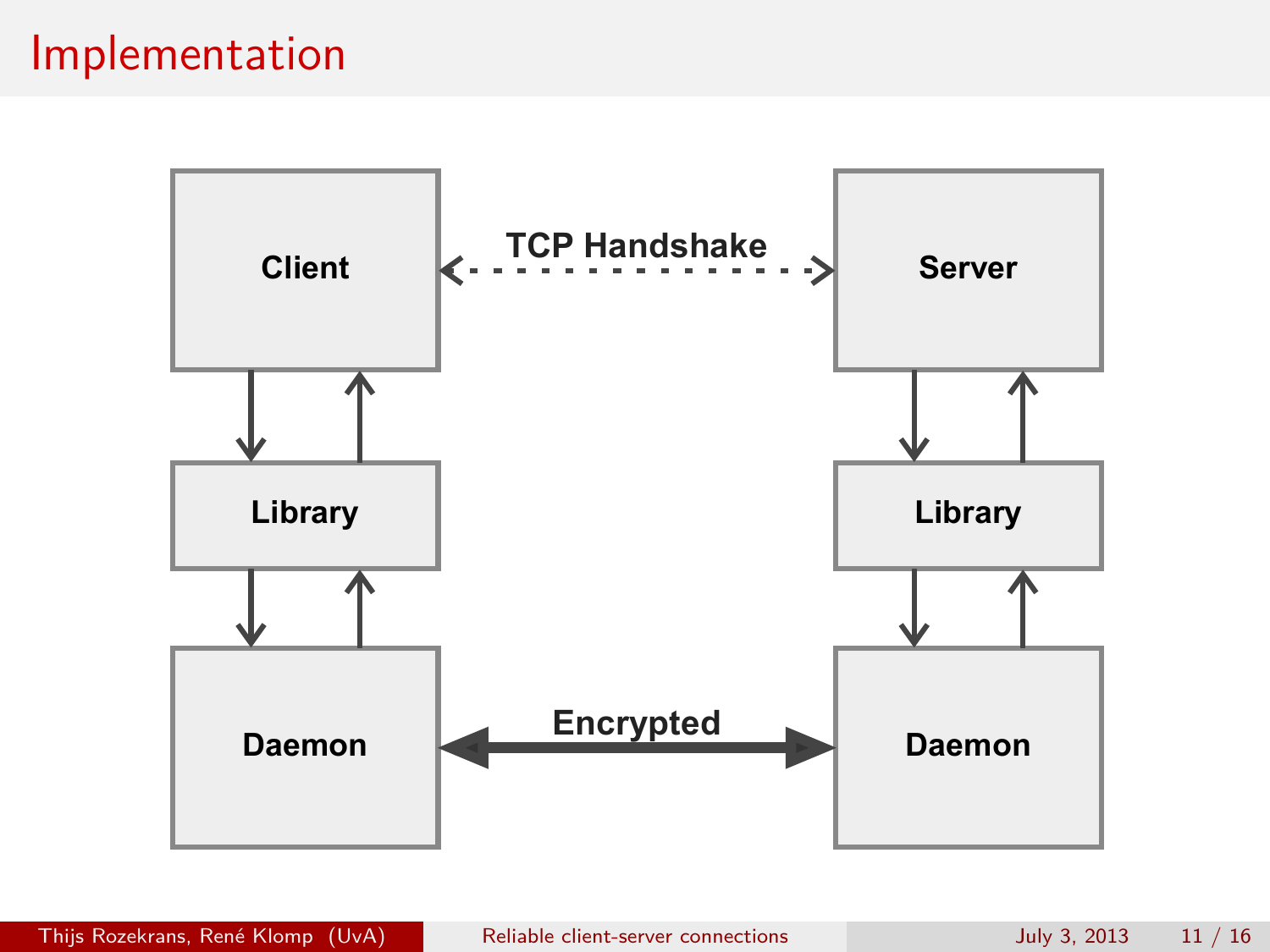- Based on certificate UID
	- LDAP
	- DANE
- Flags to *disable* certain checks
- DNSSEC
- Reponds with:
	- $OK + id$
	- $ERR + code + message$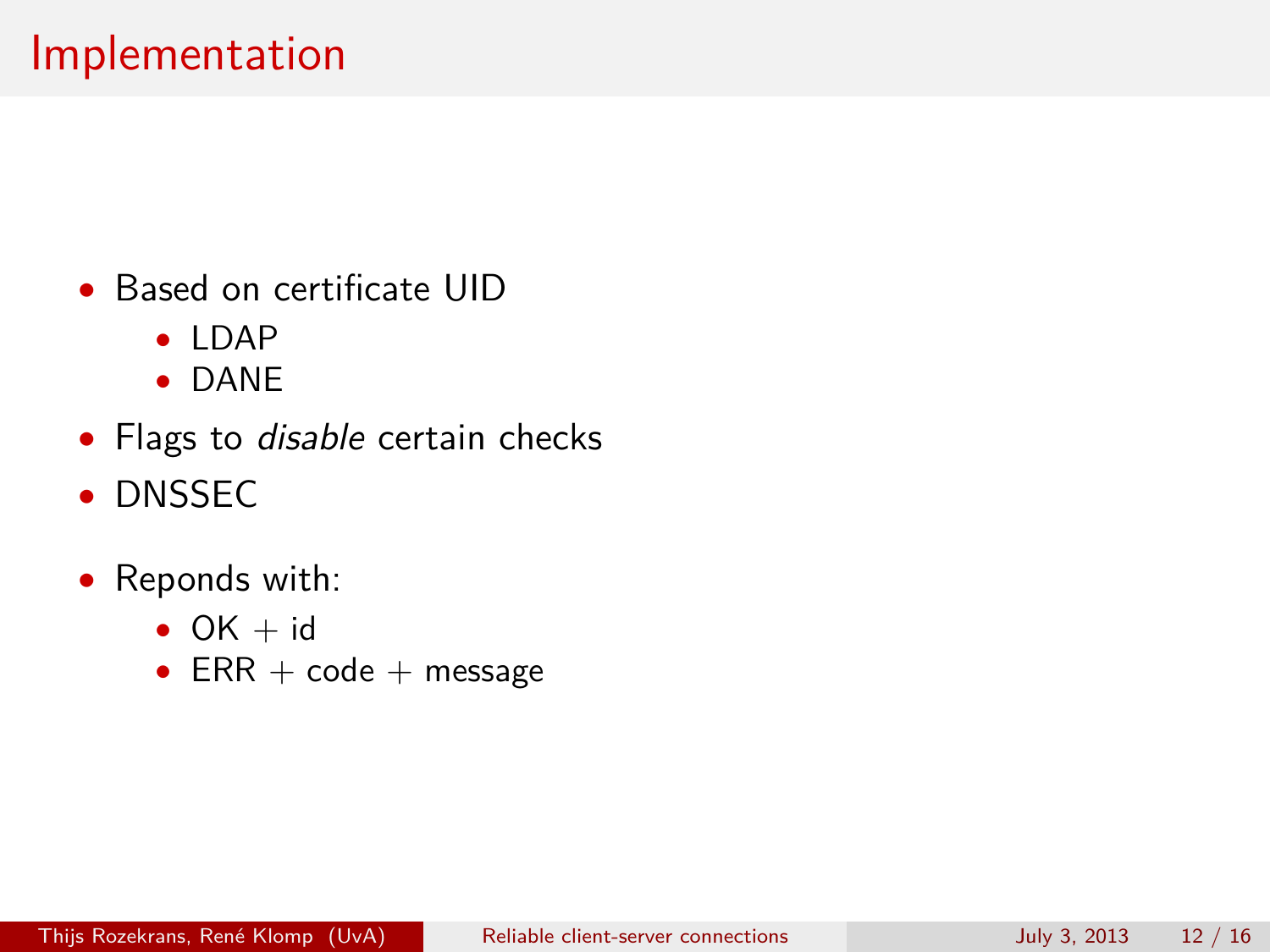# Implementation

- Forwarding mechanism
- Telnet application as an example
- Possible with every other application

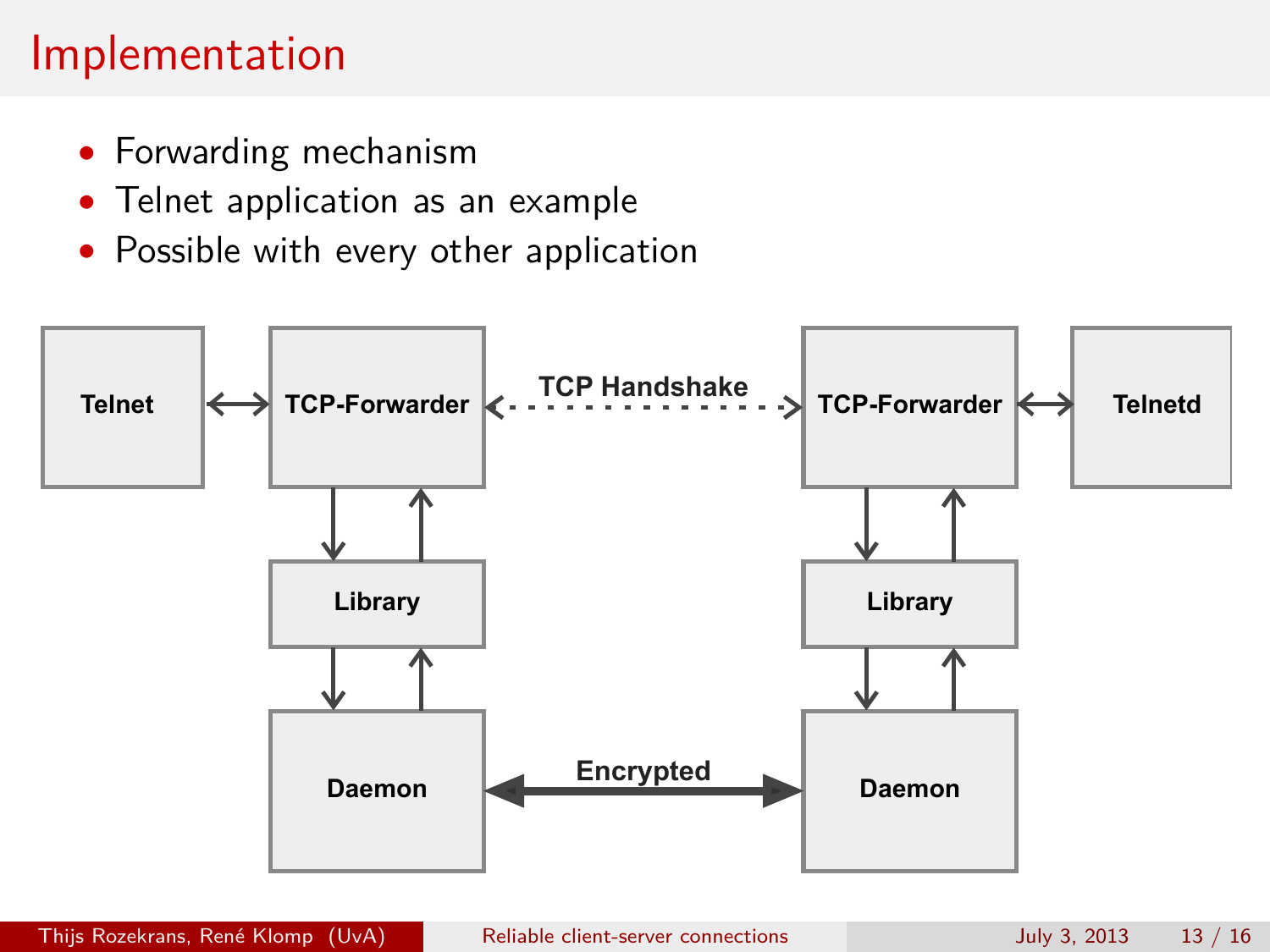How can current techniques be used to validate the identity of both client and server using a TLS connection in a decentralised way?

- By creating a daemon it is possible!
- Easily implemented using single call to library
- It does work with an existing application (Telnet)
- https://github.com/0S3/rp2 68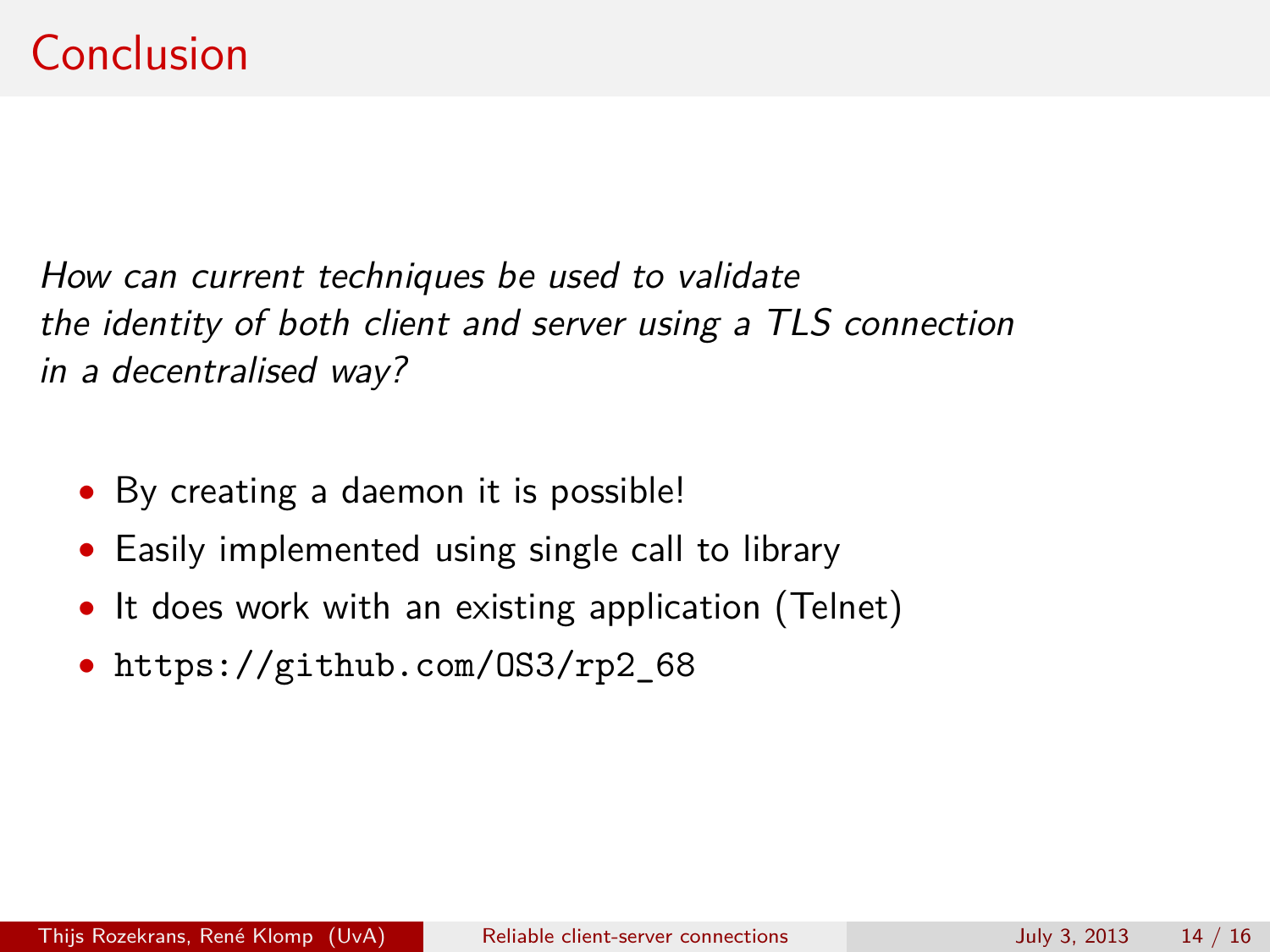- (D)TLS for UDP and SCTP
- (Soft)HSM
- Caching
- Certificate Pinning
- Libraries in other languages